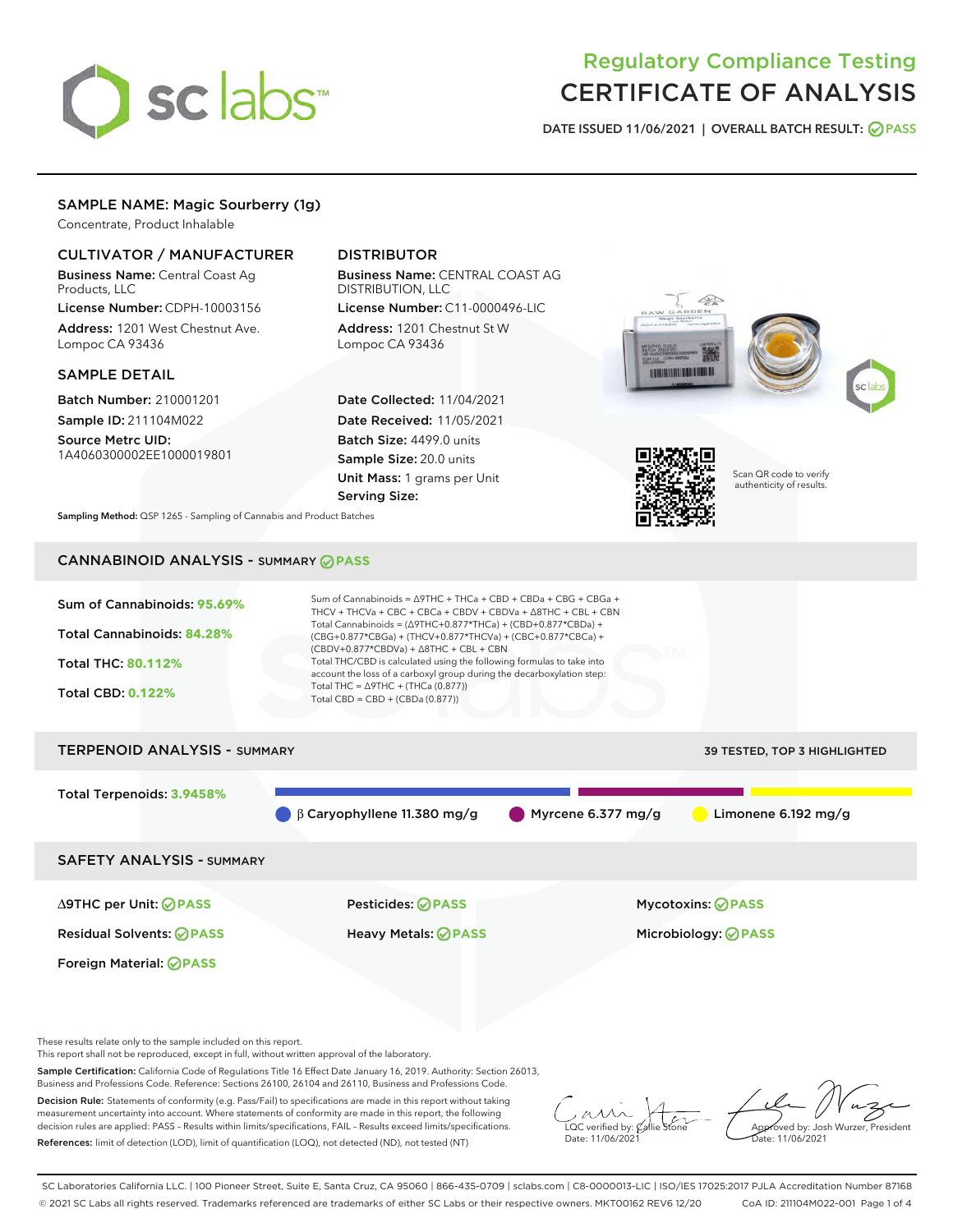



MAGIC SOURBERRY (1G) | DATE ISSUED 11/06/2021 | OVERALL BATCH RESULT: @ PASS

#### CANNABINOID TEST RESULTS - 11/06/2021 2 PASS

Tested by high-performance liquid chromatography with diode-array detection (HPLC-DAD). **Method:** QSP 1157 - Analysis of Cannabinoids by HPLC-DAD

#### TOTAL CANNABINOIDS: **84.28%**

Total Cannabinoids (Total THC) + (Total CBD) + (Total CBG) + (Total THCV) + (Total CBC) + (Total CBDV) + ∆8THC + CBL + CBN

TOTAL THC: **80.112%** Total THC (∆9THC+0.877\*THCa)

TOTAL CBD: **0.122%**

Total CBD (CBD+0.877\*CBDa)

TOTAL CBG: 2.53% Total CBG (CBG+0.877\*CBGa)

TOTAL THCV: 0.685% Total THCV (THCV+0.877\*THCVa)

TOTAL CBC: 0.83% Total CBC (CBC+0.877\*CBCa)

TOTAL CBDV: ND Total CBDV (CBDV+0.877\*CBDVa)

| <b>COMPOUND</b>            | LOD/LOQ<br>(mg/g) | <b>MEASUREMENT</b><br><b>UNCERTAINTY</b><br>(mg/g) | <b>RESULT</b><br>(mg/g) | <b>RESULT</b><br>(%) |
|----------------------------|-------------------|----------------------------------------------------|-------------------------|----------------------|
| <b>THCa</b>                | 0.05/0.14         | ±22.736                                            | 884.67                  | 88.467               |
| <b>CBGa</b>                | 0.1/0.2           | ±1.37                                              | 26.2                    | 2.62                 |
| <b>A9THC</b>               | 0.06 / 0.26       | ±0.869                                             | 25.26                   | 2.526                |
| <b>CBCa</b>                | 0.07 / 0.28       | ±0.421                                             | 8.61                    | 0.861                |
| <b>THCVa</b>               | 0.07/0.20         | ±0.373                                             | 7.81                    | 0.781                |
| <b>CBG</b>                 | 0.06/0.19         | ±0.090                                             | 2.29                    | 0.229                |
| <b>CBDa</b>                | 0.02/0.19         | ±0.041                                             | 1.39                    | 0.139                |
| <b>CBC</b>                 | 0.2 / 0.5         | ±0.02                                              | 0.7                     | 0.07                 |
| A8THC                      | 0.1 / 0.4         | N/A                                                | <b>ND</b>               | <b>ND</b>            |
| <b>THCV</b>                | 0.1 / 0.2         | N/A                                                | <b>ND</b>               | <b>ND</b>            |
| <b>CBD</b>                 | 0.07/0.29         | N/A                                                | <b>ND</b>               | <b>ND</b>            |
| <b>CBDV</b>                | 0.04 / 0.15       | N/A                                                | <b>ND</b>               | <b>ND</b>            |
| <b>CBDVa</b>               | 0.03 / 0.53       | N/A                                                | <b>ND</b>               | <b>ND</b>            |
| <b>CBL</b>                 | 0.06 / 0.24       | N/A                                                | <b>ND</b>               | <b>ND</b>            |
| <b>CBN</b>                 | 0.1/0.3           | N/A                                                | <b>ND</b>               | <b>ND</b>            |
| <b>SUM OF CANNABINOIDS</b> |                   |                                                    | 956.9 mg/g              | 95.69%               |

#### **UNIT MASS: 1 grams per Unit**

| ∆9THC per Unit                        | 1120 per-package limit | 25.26 mg/unit  | <b>PASS</b> |
|---------------------------------------|------------------------|----------------|-------------|
| <b>Total THC per Unit</b>             |                        | 801.12 mg/unit |             |
| <b>CBD per Unit</b>                   |                        | <b>ND</b>      |             |
| <b>Total CBD per Unit</b>             |                        | $1.22$ mg/unit |             |
| Sum of Cannabinoids<br>per Unit       |                        | 956.9 mg/unit  |             |
| <b>Total Cannabinoids</b><br>per Unit |                        | 842.8 mg/unit  |             |

#### TERPENOID TEST RESULTS - 11/06/2021

Terpene analysis utilizing gas chromatography-flame ionization detection (GC-FID). **Method:** QSP 1192 - Analysis of Terpenoids by GC-FID

| <b>COMPOUND</b>           | LOD/LOQ<br>(mg/g) | <b>MEASUREMENT</b><br><b>UNCERTAINTY</b><br>(mg/g) | <b>RESULT</b><br>(mg/g)                          | <b>RESULT</b><br>(%) |
|---------------------------|-------------------|----------------------------------------------------|--------------------------------------------------|----------------------|
| $\beta$ Caryophyllene     | 0.004 / 0.012     | ±0.4051                                            | 11.380                                           | 1.1380               |
| <b>Myrcene</b>            | 0.008 / 0.025     | ±0.0823                                            | 6.377                                            | 0.6377               |
| Limonene                  | 0.005 / 0.016     | ±0.0885                                            | 6.192                                            | 0.6192               |
| $\alpha$ Humulene         | 0.009 / 0.029     | ±0.1274                                            | 3.969                                            | 0.3969               |
| trans- $\beta$ -Farnesene | 0.008 / 0.025     | ±0.0540                                            | 1.521                                            | 0.1521               |
| Linalool                  | 0.009 / 0.032     | ±0.0552                                            | 1.452                                            | 0.1452               |
| $\alpha$ Bisabolol        | 0.008 / 0.026     | ±0.0737                                            | 1.380                                            | 0.1380               |
| Terpinolene               | 0.008 / 0.026     | ±0.0237                                            | 1.158                                            | 0.1158               |
| Terpineol                 | 0.016 / 0.055     | ±0.0624                                            | 1.017                                            | 0.1017               |
| $\beta$ Pinene            | 0.004 / 0.014     | ±0.0109                                            | 0.945                                            | 0.0945               |
| Fenchol                   | 0.010 / 0.034     | ±0.0348                                            | 0.899                                            | 0.0899               |
| $\alpha$ Pinene           | 0.005 / 0.017     | ±0.0068                                            | 0.786                                            | 0.0786               |
| Ocimene                   | 0.011 / 0.038     | ±0.0202                                            | 0.630                                            | 0.0630               |
| Nerolidol                 | 0.009 / 0.028     | ±0.0313                                            | 0.497                                            | 0.0497               |
| Caryophyllene<br>Oxide    | 0.010 / 0.033     | ±0.0177                                            | 0.384                                            | 0.0384               |
| <b>Borneol</b>            | 0.005 / 0.016     | ±0.0100                                            | 0.239                                            | 0.0239               |
| Guaiol                    | 0.009 / 0.030     | ±0.0059                                            | 0.124                                            | 0.0124               |
| Valencene                 | 0.009 / 0.030     | ±0.0084                                            | 0.122                                            | 0.0122               |
| Camphene                  | 0.005 / 0.015     | ±0.0012                                            | 0.105                                            | 0.0105               |
| Citronellol               | 0.003 / 0.010     | ±0.0033                                            | 0.067                                            | 0.0067               |
| Geraniol                  | 0.002 / 0.007     | ±0.0024                                            | 0.054                                            | 0.0054               |
| $\gamma$ Terpinene        | 0.006 / 0.018     | ±0.0007                                            | 0.040                                            | 0.0040               |
| Sabinene Hydrate          | 0.006 / 0.022     | ±0.0015                                            | 0.040                                            | 0.0040               |
| $\alpha$ Terpinene        | 0.005 / 0.017     | ±0.0005                                            | 0.031                                            | 0.0031               |
| $\alpha$ Phellandrene     | 0.006 / 0.020     | ±0.0004                                            | 0.026                                            | 0.0026               |
| Nerol                     | 0.003 / 0.011     | ±0.0010                                            | 0.023                                            | 0.0023               |
| 3 Carene                  | 0.005 / 0.018     | N/A                                                | $<$ LOQ                                          | $<$ LOQ              |
| p-Cymene                  | 0.005 / 0.016     | N/A                                                | <loq< th=""><th><loq< th=""></loq<></th></loq<>  | <loq< th=""></loq<>  |
| Isoborneol                | 0.004 / 0.012     | N/A                                                | <loq< th=""><th><loq< th=""></loq<></th></loq<>  | <loq< th=""></loq<>  |
| Geranyl Acetate           | 0.004 / 0.014     | N/A                                                | <loq< th=""><th><math>&lt;</math>LOQ</th></loq<> | $<$ LOQ              |
| Sabinene                  | 0.004 / 0.014     | N/A                                                | ND                                               | ND                   |
| Eucalyptol                | 0.006 / 0.018     | N/A                                                | ND                                               | ND                   |
| Fenchone                  | 0.009 / 0.028     | N/A                                                | <b>ND</b>                                        | ND                   |
| (-)-Isopulegol            | 0.005 / 0.016     | N/A                                                | <b>ND</b>                                        | ND                   |
| Camphor                   | 0.006 / 0.019     | N/A                                                | ND                                               | ND                   |
| Menthol                   | 0.008 / 0.025     | N/A                                                | ND                                               | ND                   |
| R-(+)-Pulegone            | 0.003 / 0.011     | N/A                                                | <b>ND</b>                                        | ND                   |
| $\alpha$ Cedrene          | 0.005 / 0.016     | N/A                                                | ND                                               | ND                   |
| Cedrol                    | 0.008 / 0.027     | N/A                                                | <b>ND</b>                                        | ND                   |
| <b>TOTAL TERPENOIDS</b>   |                   |                                                    | 39.458 mg/g                                      | 3.9458%              |

SC Laboratories California LLC. | 100 Pioneer Street, Suite E, Santa Cruz, CA 95060 | 866-435-0709 | sclabs.com | C8-0000013-LIC | ISO/IES 17025:2017 PJLA Accreditation Number 87168 © 2021 SC Labs all rights reserved. Trademarks referenced are trademarks of either SC Labs or their respective owners. MKT00162 REV6 12/20 CoA ID: 211104M022-001 Page 2 of 4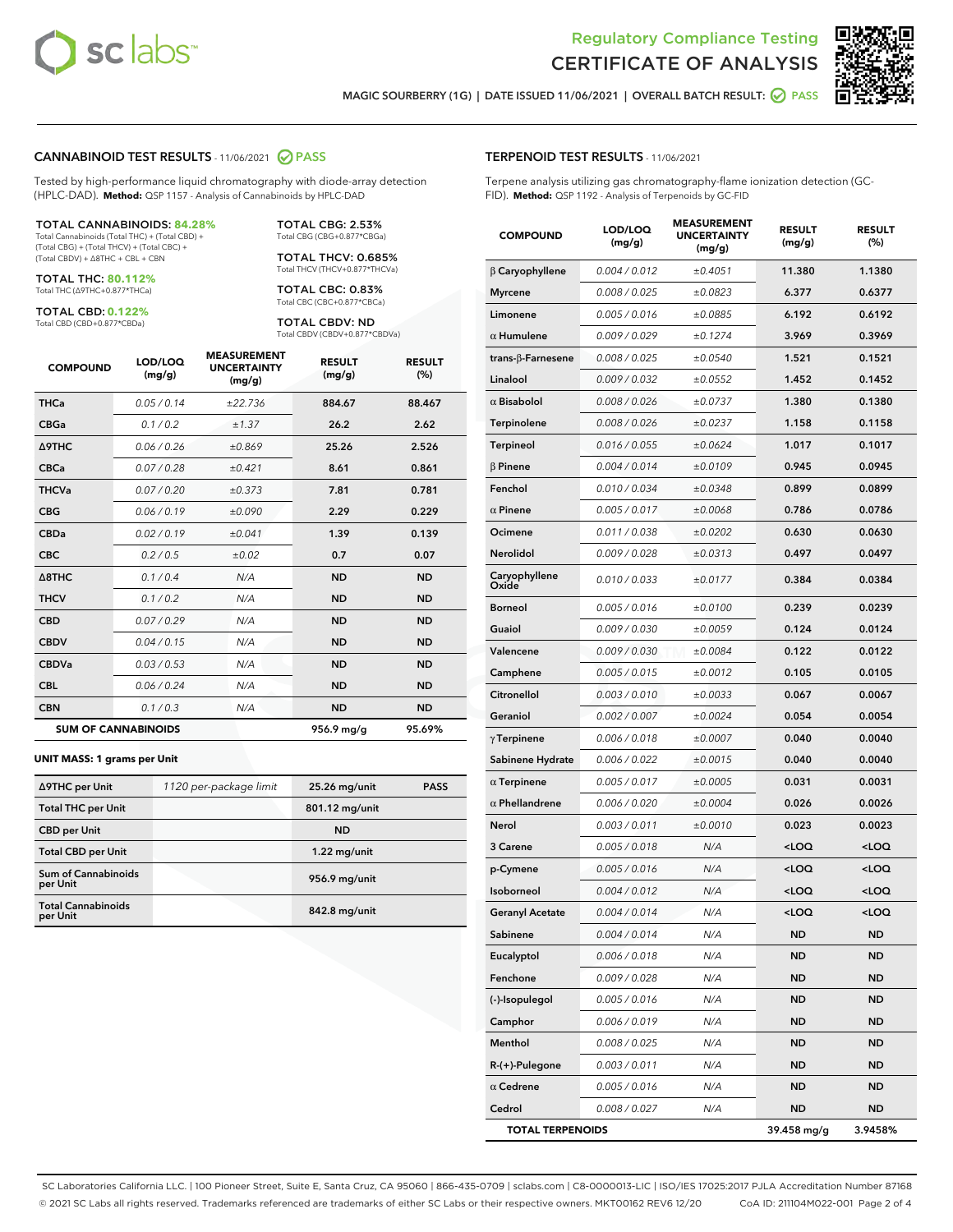



MAGIC SOURBERRY (1G) | DATE ISSUED 11/06/2021 | OVERALL BATCH RESULT:  $\bigcirc$  PASS

# CATEGORY 1 PESTICIDE TEST RESULTS - 11/06/2021 2 PASS

Pesticide and plant growth regulator analysis utilizing high-performance liquid chromatography-mass spectrometry (HPLC-MS) or gas chromatography-mass spectrometry (GC-MS). \*GC-MS utilized where indicated. **Method:** QSP 1212 - Analysis of Pesticides and Mycotoxins by LC-MS or QSP 1213 - Analysis of Pesticides by GC-MS

| <b>Aldicarb</b><br>0.03 / 0.08<br><b>ND</b><br>$\ge$ LOD<br>N/A<br><b>PASS</b><br>Carbofuran<br>0.02/0.05<br>$\ge$ LOD<br>N/A<br><b>ND</b><br><b>PASS</b><br>Chlordane*<br>0.03 / 0.08<br><b>ND</b><br>$>$ LOD<br>N/A<br><b>PASS</b><br>0.03/0.10<br><b>ND</b><br><b>PASS</b><br>Chlorfenapyr*<br>$\ge$ LOD<br>N/A<br>0.02 / 0.06<br>N/A<br><b>ND</b><br><b>PASS</b><br>Chlorpyrifos<br>$\ge$ LOD<br>0.02 / 0.07<br>N/A<br><b>ND</b><br><b>PASS</b><br>Coumaphos<br>$>$ LOD<br>Daminozide<br>0.02 / 0.07<br>$\ge$ LOD<br>N/A<br><b>ND</b><br><b>PASS</b><br><b>DDVP</b><br>0.03/0.09<br>$\ge$ LOD<br>N/A<br><b>ND</b><br><b>PASS</b><br>(Dichlorvos)<br>Dimethoate<br><b>ND</b><br><b>PASS</b><br>0.03 / 0.08<br>$>$ LOD<br>N/A<br>Ethoprop(hos)<br>0.03/0.10<br>$\ge$ LOD<br>N/A<br><b>ND</b><br><b>PASS</b><br>0.02/0.06<br>$\ge$ LOD<br>N/A<br><b>ND</b><br><b>PASS</b><br>Etofenprox<br>Fenoxycarb<br>0.03 / 0.08<br>$>$ LOD<br>N/A<br><b>ND</b><br><b>PASS</b><br>0.03 / 0.08<br><b>ND</b><br><b>PASS</b><br>Fipronil<br>$\ge$ LOD<br>N/A<br>Imazalil<br>0.02 / 0.06<br>$>$ LOD<br>N/A<br><b>ND</b><br><b>PASS</b><br>0.02 / 0.07<br>Methiocarb<br>N/A<br><b>ND</b><br>$>$ LOD<br><b>PASS</b><br>Methyl<br>0.03/0.10<br>$\ge$ LOD<br>N/A<br><b>ND</b><br><b>PASS</b><br>parathion<br>0.03/0.09<br>$\ge$ LOD<br>N/A<br><b>ND</b><br><b>PASS</b><br><b>Mevinphos</b><br>Paclobutrazol<br>0.02 / 0.05<br>$\ge$ LOD<br>N/A<br><b>ND</b><br><b>PASS</b><br>0.03/0.09<br>N/A<br>$\ge$ LOD<br><b>ND</b><br><b>PASS</b><br>Propoxur<br>0.03 / 0.08<br><b>ND</b><br><b>PASS</b><br>Spiroxamine<br>$\ge$ LOD<br>N/A<br><b>PASS</b><br>Thiacloprid<br>0.03/0.10<br>$\ge$ LOD<br>N/A<br><b>ND</b> | <b>COMPOUND</b> | LOD/LOQ<br>$(\mu g/g)$ | <b>ACTION</b><br>LIMIT<br>$(\mu g/g)$ | <b>MEASUREMENT</b><br><b>UNCERTAINTY</b><br>$(\mu g/g)$ | <b>RESULT</b><br>$(\mu g/g)$ | <b>RESULT</b> |
|--------------------------------------------------------------------------------------------------------------------------------------------------------------------------------------------------------------------------------------------------------------------------------------------------------------------------------------------------------------------------------------------------------------------------------------------------------------------------------------------------------------------------------------------------------------------------------------------------------------------------------------------------------------------------------------------------------------------------------------------------------------------------------------------------------------------------------------------------------------------------------------------------------------------------------------------------------------------------------------------------------------------------------------------------------------------------------------------------------------------------------------------------------------------------------------------------------------------------------------------------------------------------------------------------------------------------------------------------------------------------------------------------------------------------------------------------------------------------------------------------------------------------------------------------------------------------------------------------------------------------------------------------------------------------------------------|-----------------|------------------------|---------------------------------------|---------------------------------------------------------|------------------------------|---------------|
|                                                                                                                                                                                                                                                                                                                                                                                                                                                                                                                                                                                                                                                                                                                                                                                                                                                                                                                                                                                                                                                                                                                                                                                                                                                                                                                                                                                                                                                                                                                                                                                                                                                                                            |                 |                        |                                       |                                                         |                              |               |
|                                                                                                                                                                                                                                                                                                                                                                                                                                                                                                                                                                                                                                                                                                                                                                                                                                                                                                                                                                                                                                                                                                                                                                                                                                                                                                                                                                                                                                                                                                                                                                                                                                                                                            |                 |                        |                                       |                                                         |                              |               |
|                                                                                                                                                                                                                                                                                                                                                                                                                                                                                                                                                                                                                                                                                                                                                                                                                                                                                                                                                                                                                                                                                                                                                                                                                                                                                                                                                                                                                                                                                                                                                                                                                                                                                            |                 |                        |                                       |                                                         |                              |               |
|                                                                                                                                                                                                                                                                                                                                                                                                                                                                                                                                                                                                                                                                                                                                                                                                                                                                                                                                                                                                                                                                                                                                                                                                                                                                                                                                                                                                                                                                                                                                                                                                                                                                                            |                 |                        |                                       |                                                         |                              |               |
|                                                                                                                                                                                                                                                                                                                                                                                                                                                                                                                                                                                                                                                                                                                                                                                                                                                                                                                                                                                                                                                                                                                                                                                                                                                                                                                                                                                                                                                                                                                                                                                                                                                                                            |                 |                        |                                       |                                                         |                              |               |
|                                                                                                                                                                                                                                                                                                                                                                                                                                                                                                                                                                                                                                                                                                                                                                                                                                                                                                                                                                                                                                                                                                                                                                                                                                                                                                                                                                                                                                                                                                                                                                                                                                                                                            |                 |                        |                                       |                                                         |                              |               |
|                                                                                                                                                                                                                                                                                                                                                                                                                                                                                                                                                                                                                                                                                                                                                                                                                                                                                                                                                                                                                                                                                                                                                                                                                                                                                                                                                                                                                                                                                                                                                                                                                                                                                            |                 |                        |                                       |                                                         |                              |               |
|                                                                                                                                                                                                                                                                                                                                                                                                                                                                                                                                                                                                                                                                                                                                                                                                                                                                                                                                                                                                                                                                                                                                                                                                                                                                                                                                                                                                                                                                                                                                                                                                                                                                                            |                 |                        |                                       |                                                         |                              |               |
|                                                                                                                                                                                                                                                                                                                                                                                                                                                                                                                                                                                                                                                                                                                                                                                                                                                                                                                                                                                                                                                                                                                                                                                                                                                                                                                                                                                                                                                                                                                                                                                                                                                                                            |                 |                        |                                       |                                                         |                              |               |
|                                                                                                                                                                                                                                                                                                                                                                                                                                                                                                                                                                                                                                                                                                                                                                                                                                                                                                                                                                                                                                                                                                                                                                                                                                                                                                                                                                                                                                                                                                                                                                                                                                                                                            |                 |                        |                                       |                                                         |                              |               |
|                                                                                                                                                                                                                                                                                                                                                                                                                                                                                                                                                                                                                                                                                                                                                                                                                                                                                                                                                                                                                                                                                                                                                                                                                                                                                                                                                                                                                                                                                                                                                                                                                                                                                            |                 |                        |                                       |                                                         |                              |               |
|                                                                                                                                                                                                                                                                                                                                                                                                                                                                                                                                                                                                                                                                                                                                                                                                                                                                                                                                                                                                                                                                                                                                                                                                                                                                                                                                                                                                                                                                                                                                                                                                                                                                                            |                 |                        |                                       |                                                         |                              |               |
|                                                                                                                                                                                                                                                                                                                                                                                                                                                                                                                                                                                                                                                                                                                                                                                                                                                                                                                                                                                                                                                                                                                                                                                                                                                                                                                                                                                                                                                                                                                                                                                                                                                                                            |                 |                        |                                       |                                                         |                              |               |
|                                                                                                                                                                                                                                                                                                                                                                                                                                                                                                                                                                                                                                                                                                                                                                                                                                                                                                                                                                                                                                                                                                                                                                                                                                                                                                                                                                                                                                                                                                                                                                                                                                                                                            |                 |                        |                                       |                                                         |                              |               |
|                                                                                                                                                                                                                                                                                                                                                                                                                                                                                                                                                                                                                                                                                                                                                                                                                                                                                                                                                                                                                                                                                                                                                                                                                                                                                                                                                                                                                                                                                                                                                                                                                                                                                            |                 |                        |                                       |                                                         |                              |               |
|                                                                                                                                                                                                                                                                                                                                                                                                                                                                                                                                                                                                                                                                                                                                                                                                                                                                                                                                                                                                                                                                                                                                                                                                                                                                                                                                                                                                                                                                                                                                                                                                                                                                                            |                 |                        |                                       |                                                         |                              |               |
|                                                                                                                                                                                                                                                                                                                                                                                                                                                                                                                                                                                                                                                                                                                                                                                                                                                                                                                                                                                                                                                                                                                                                                                                                                                                                                                                                                                                                                                                                                                                                                                                                                                                                            |                 |                        |                                       |                                                         |                              |               |
|                                                                                                                                                                                                                                                                                                                                                                                                                                                                                                                                                                                                                                                                                                                                                                                                                                                                                                                                                                                                                                                                                                                                                                                                                                                                                                                                                                                                                                                                                                                                                                                                                                                                                            |                 |                        |                                       |                                                         |                              |               |
|                                                                                                                                                                                                                                                                                                                                                                                                                                                                                                                                                                                                                                                                                                                                                                                                                                                                                                                                                                                                                                                                                                                                                                                                                                                                                                                                                                                                                                                                                                                                                                                                                                                                                            |                 |                        |                                       |                                                         |                              |               |
|                                                                                                                                                                                                                                                                                                                                                                                                                                                                                                                                                                                                                                                                                                                                                                                                                                                                                                                                                                                                                                                                                                                                                                                                                                                                                                                                                                                                                                                                                                                                                                                                                                                                                            |                 |                        |                                       |                                                         |                              |               |
|                                                                                                                                                                                                                                                                                                                                                                                                                                                                                                                                                                                                                                                                                                                                                                                                                                                                                                                                                                                                                                                                                                                                                                                                                                                                                                                                                                                                                                                                                                                                                                                                                                                                                            |                 |                        |                                       |                                                         |                              |               |

#### CATEGORY 2 PESTICIDE TEST RESULTS - 11/06/2021 @ PASS

| <b>COMPOUND</b>          | LOD/LOO<br>$(\mu g/g)$ | <b>ACTION</b><br>LIMIT<br>$(\mu g/g)$ | <b>MEASUREMENT</b><br><b>UNCERTAINTY</b><br>$(\mu g/g)$ | <b>RESULT</b><br>$(\mu g/g)$ | <b>RESULT</b> |  |
|--------------------------|------------------------|---------------------------------------|---------------------------------------------------------|------------------------------|---------------|--|
| Abamectin                | 0.03/0.10              | 0.1                                   | N/A                                                     | <b>ND</b>                    | <b>PASS</b>   |  |
| Acephate                 | 0.02/0.07              | 0.1                                   | N/A                                                     | <b>ND</b>                    | <b>PASS</b>   |  |
| Acequinocyl              | 0.02/0.07              | 0.1                                   | N/A                                                     | <b>ND</b>                    | <b>PASS</b>   |  |
| Acetamiprid              | 0.02 / 0.05            | 0.1                                   | N/A                                                     | <b>ND</b>                    | <b>PASS</b>   |  |
| Azoxystrobin             | 0.02/0.07              | 0.1                                   | N/A                                                     | <b>ND</b>                    | <b>PASS</b>   |  |
| <b>Bifenazate</b>        | 0.01 / 0.04            | 0.1                                   | N/A                                                     | <b>ND</b>                    | <b>PASS</b>   |  |
| <b>Bifenthrin</b>        | 0.02 / 0.05            | 3                                     | N/A                                                     | <b>ND</b>                    | <b>PASS</b>   |  |
| <b>Boscalid</b>          | 0.03/0.09              | 0.1                                   | N/A                                                     | <b>ND</b>                    | <b>PASS</b>   |  |
| Captan                   | 0.19/0.57              | 0.7                                   | N/A                                                     | <b>ND</b>                    | <b>PASS</b>   |  |
| Carbaryl                 | 0.02/0.06              | 0.5                                   | N/A                                                     | <b>ND</b>                    | <b>PASS</b>   |  |
| Chlorantranilip-<br>role | 0.04/0.12              | 10                                    | N/A                                                     | <b>ND</b>                    | <b>PASS</b>   |  |
| Clofentezine             | 0.03/0.09              | 0.1                                   | N/A                                                     | <b>ND</b>                    | <b>PASS</b>   |  |

| <b>COMPOUND</b>               | LOD/LOQ<br>(µg/g) | <b>ACTION</b><br>LIMIT<br>(µg/g) | <b>MEASUREMENT</b><br><b>UNCERTAINTY</b><br>(µg/g) | <b>RESULT</b><br>(µg/g) | <b>RESULT</b> |
|-------------------------------|-------------------|----------------------------------|----------------------------------------------------|-------------------------|---------------|
| Cyfluthrin                    | 0.12 / 0.38       | $\overline{c}$                   | N/A                                                | <b>ND</b>               | <b>PASS</b>   |
| Cypermethrin                  | 0.11/0.32         | 1                                | N/A                                                | <b>ND</b>               | <b>PASS</b>   |
| Diazinon                      | 0.02 / 0.05       | 0.1                              | N/A                                                | <b>ND</b>               | <b>PASS</b>   |
| Dimethomorph                  | 0.03 / 0.09       | 2                                | N/A                                                | <b>ND</b>               | <b>PASS</b>   |
| Etoxazole                     | 0.02 / 0.06       | 0.1                              | N/A                                                | <b>ND</b>               | <b>PASS</b>   |
| Fenhexamid                    | 0.03 / 0.09       | 0.1                              | N/A                                                | <b>ND</b>               | <b>PASS</b>   |
| Fenpyroximate                 | 0.02 / 0.06       | 0.1                              | N/A                                                | <b>ND</b>               | <b>PASS</b>   |
| Flonicamid                    | 0.03 / 0.10       | 0.1                              | N/A                                                | <b>ND</b>               | <b>PASS</b>   |
| Fludioxonil                   | 0.03 / 0.10       | 0.1                              | N/A                                                | <b>ND</b>               | <b>PASS</b>   |
| Hexythiazox                   | 0.02 / 0.07       | 0.1                              | N/A                                                | <b>ND</b>               | <b>PASS</b>   |
| Imidacloprid                  | 0.04 / 0.11       | 5                                | N/A                                                | <b>ND</b>               | <b>PASS</b>   |
| Kresoxim-methyl               | 0.02 / 0.07       | 0.1                              | N/A                                                | <b>ND</b>               | <b>PASS</b>   |
| Malathion                     | 0.03 / 0.09       | 0.5                              | N/A                                                | <b>ND</b>               | <b>PASS</b>   |
| Metalaxyl                     | 0.02 / 0.07       | 2                                | N/A                                                | <b>ND</b>               | <b>PASS</b>   |
| Methomyl                      | 0.03 / 0.10       | $\mathcal{I}$                    | N/A                                                | <b>ND</b>               | <b>PASS</b>   |
| Myclobutanil                  | 0.03 / 0.09       | 0.1                              | N/A                                                | <b>ND</b>               | <b>PASS</b>   |
| <b>Naled</b>                  | 0.02 / 0.07       | 0.1                              | N/A                                                | <b>ND</b>               | <b>PASS</b>   |
| Oxamyl                        | 0.04 / 0.11       | 0.5                              | N/A                                                | <b>ND</b>               | <b>PASS</b>   |
| Pentachloronitro-<br>benzene* | 0.03 / 0.09       | 0.1                              | N/A                                                | <b>ND</b>               | <b>PASS</b>   |
| Permethrin                    | 0.04/0.12         | 0.5                              | N/A                                                | <b>ND</b>               | <b>PASS</b>   |
| Phosmet                       | 0.03 / 0.10       | 0.1                              | N/A                                                | <b>ND</b>               | <b>PASS</b>   |
| Piperonylbu-<br>toxide        | 0.02 / 0.07       | 3                                | N/A                                                | <b>ND</b>               | <b>PASS</b>   |
| Prallethrin                   | 0.03 / 0.08       | 0.1                              | N/A                                                | <b>ND</b>               | <b>PASS</b>   |
| Propiconazole                 | 0.02 / 0.07       | 0.1                              | N/A                                                | <b>ND</b>               | <b>PASS</b>   |
| Pyrethrins                    | 0.04 / 0.12       | 0.5                              | N/A                                                | <b>ND</b>               | <b>PASS</b>   |
| Pyridaben                     | 0.02 / 0.07       | 0.1                              | N/A                                                | <b>ND</b>               | <b>PASS</b>   |
| Spinetoram                    | 0.02 / 0.07       | 0.1                              | N/A                                                | <b>ND</b>               | <b>PASS</b>   |
| Spinosad                      | 0.02 / 0.07       | 0.1                              | N/A                                                | <b>ND</b>               | <b>PASS</b>   |
| Spiromesifen                  | 0.02 / 0.05       | 0.1                              | N/A                                                | <b>ND</b>               | <b>PASS</b>   |
| Spirotetramat                 | 0.02 / 0.06       | 0.1                              | N/A                                                | ND                      | <b>PASS</b>   |
| Tebuconazole                  | 0.02 / 0.07       | 0.1                              | N/A                                                | <b>ND</b>               | <b>PASS</b>   |
| Thiamethoxam                  | 0.03 / 0.10       | 5                                | N/A                                                | <b>ND</b>               | <b>PASS</b>   |
| Trifloxystrobin               | 0.03 / 0.08       | 0.1                              | N/A                                                | <b>ND</b>               | <b>PASS</b>   |

SC Laboratories California LLC. | 100 Pioneer Street, Suite E, Santa Cruz, CA 95060 | 866-435-0709 | sclabs.com | C8-0000013-LIC | ISO/IES 17025:2017 PJLA Accreditation Number 87168 © 2021 SC Labs all rights reserved. Trademarks referenced are trademarks of either SC Labs or their respective owners. MKT00162 REV6 12/20 CoA ID: 211104M022-001 Page 3 of 4